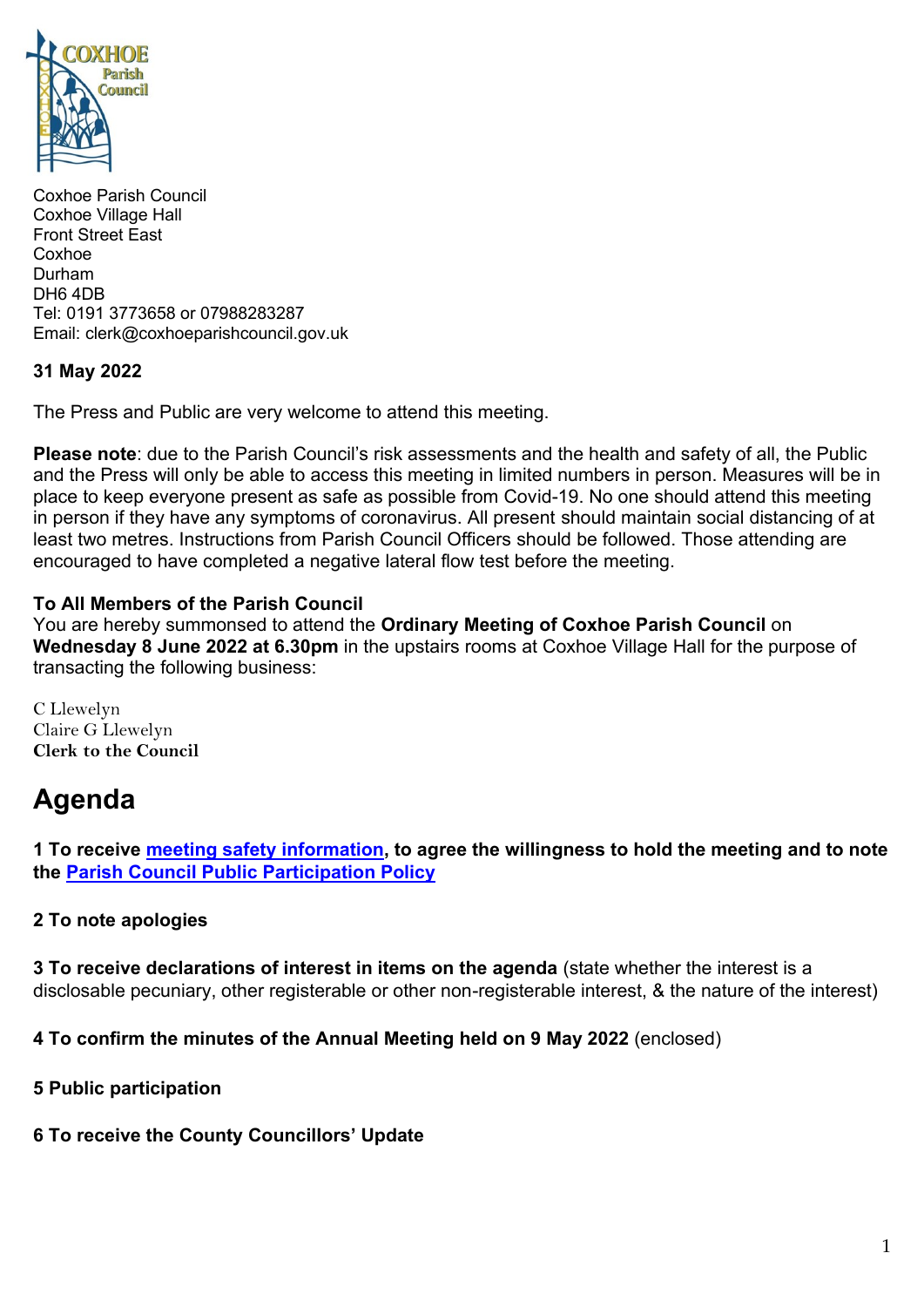### **7 To receive Councillors' reports of attendance at meetings and events on behalf of the Parish Council**

# **8 To receive the Annual Report of the Chair of the Parish Council**

## **9 To agree Co-option to Coxhoe Ward of Coxhoe Parish Council** (enclosed)

### **10 To consider and agree financial matters** (reports to follow)

- a) Finance Report, Bank Reconciliation and Payment Schedule
- b) Employer costs for May 2022
- c) Budget 2022 to 2023 including event expenditure
- d) Five year forward budget and action planning

## **11 To consider and approve Parish Council Policies** (report to follow)

a) Document Retention and Disposal Policy with List of Documents for Retention or Disposal

- b) Bereavement and Compassionate Leave Policy
- c) To consider approval of a Policy on use of Parish Council land

# **12 Clerk's Report** (enclosed)

- a) To consider matters raised by residents
- b) To consider alternative styles of Annual Parish Meetings for the future
- c) To consider matters relating to Coxhoe and Area Community Pantry

d) To receive a brief tabled review of events for the Queen's Platinum Jubilee and volunteer needs for future events

- e) To consider the Working Group for Neighbourhood Planning
- f) To note activity undertaken and the Clerk's priorities

## **13 To note Parish Council Youth Provision Report** (report to follow)

#### **14 Planning, Correspondence and Consultations Report** (enclosed)

a) To consider any response to the County Council regarding planning applications 1. [DM/22/01065/FPA](https://publicaccess.durham.gov.uk/online-applications/applicationDetails.do?activeTab=summary&keyVal=RA0NXBGDLND00) 3 - 4 Blackgate East, Coxhoe, DH6 4AA: Change of use from Betting Shop (Sui Generis) to hot/cold food takeaway (Sui Generis)

- 2. [DM/22/01404/FPA](https://publicaccess.durham.gov.uk/online-applications/applicationDetails.do?activeTab=summary&keyVal=RBQ32EGDM6W00) 62 Browning Hill, Coxhoe, DH6 4SA: Installation of solid roof to rear conservatory
- 3. [DM/22/01525/FPA](https://publicaccess.durham.gov.uk/online-applications/applicationDetails.do?activeTab=summary&keyVal=RCBOT6GDMDJ00) 19 School Avenue, Coxhoe, DH6 4EB: Conversion of loft to habitable room

4. To consider any planning applications received after the agenda was issued to be dealt with by the Clerk using delegated authority

b) To note approved, withdrawn and refused decisions

- c) To consider correspondence and a response to consultations
- 1. East Durham Rural Corridor Area Action Partnership Board seeking nominations
- 2. Durham County Council Pharmaceutical Needs consultation

d) To note bulletins